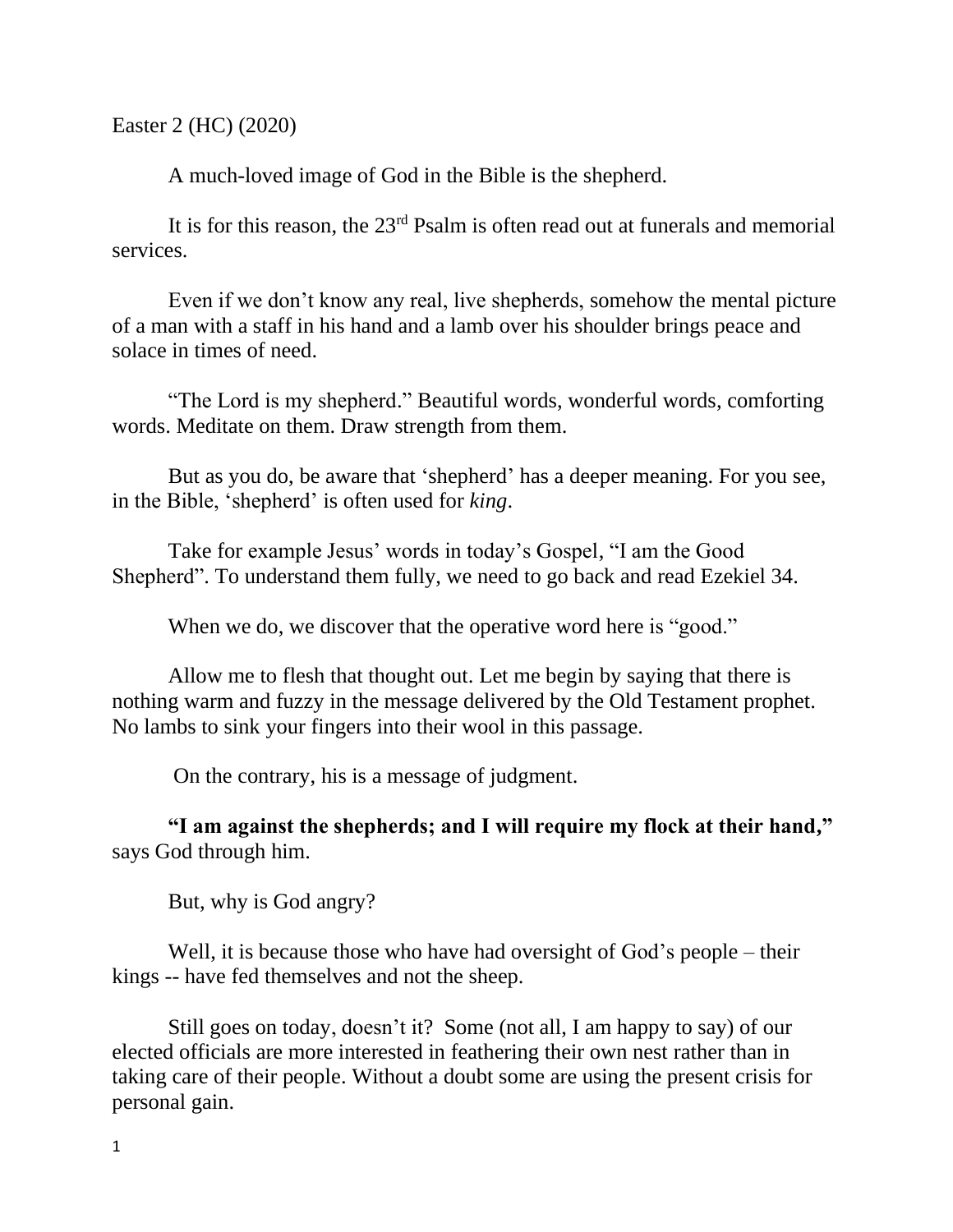What might God's message be these 'shepherds' of our day? Well, I shall let you figure that one out.

In any event, Ezekiel 34 – the shepherd chapter – does not end with words of judgment, but with words of hope. The good news is that God Himself is coming to be the shepherd of His people.

He will be everything those former shepherds have not been. He will be the saviour of His people. If these they have been bad, He will be good.

Put this thought up against Jesus' words in today's Gospel where He says, "I am the Good Shepherd" and what do you discover?

Jesus is that good King, and, more than that, He is God.

He puts a human face on that Shepherd spoken of in the  $23<sup>rd</sup>$  Psalm . . . the Shepherd who provides for the needs of His people . . . the Shepherd who stays with His people through thick and thin (yes, even through the valley of the shadow of death).

Let's take that thought down from the sky and see how it might intersect with where we are in this year of grace and sorrow 2020.

When put all the pieces of the puzzle together, what do we discover? This I would suggest:

This Shepherd knows your name.

He knows your needs and fears.

He cares and is with you when no one else is.

This past week I was very moved by a video I saw. It was of a man in Northern Ireland who had recently recovered from the coronavirus. His story went like this:

After being taken ill, he had been carried to a local hospital. In that facility (as in this country at this present time) no one, not even a family member or clergyman, was allowed in.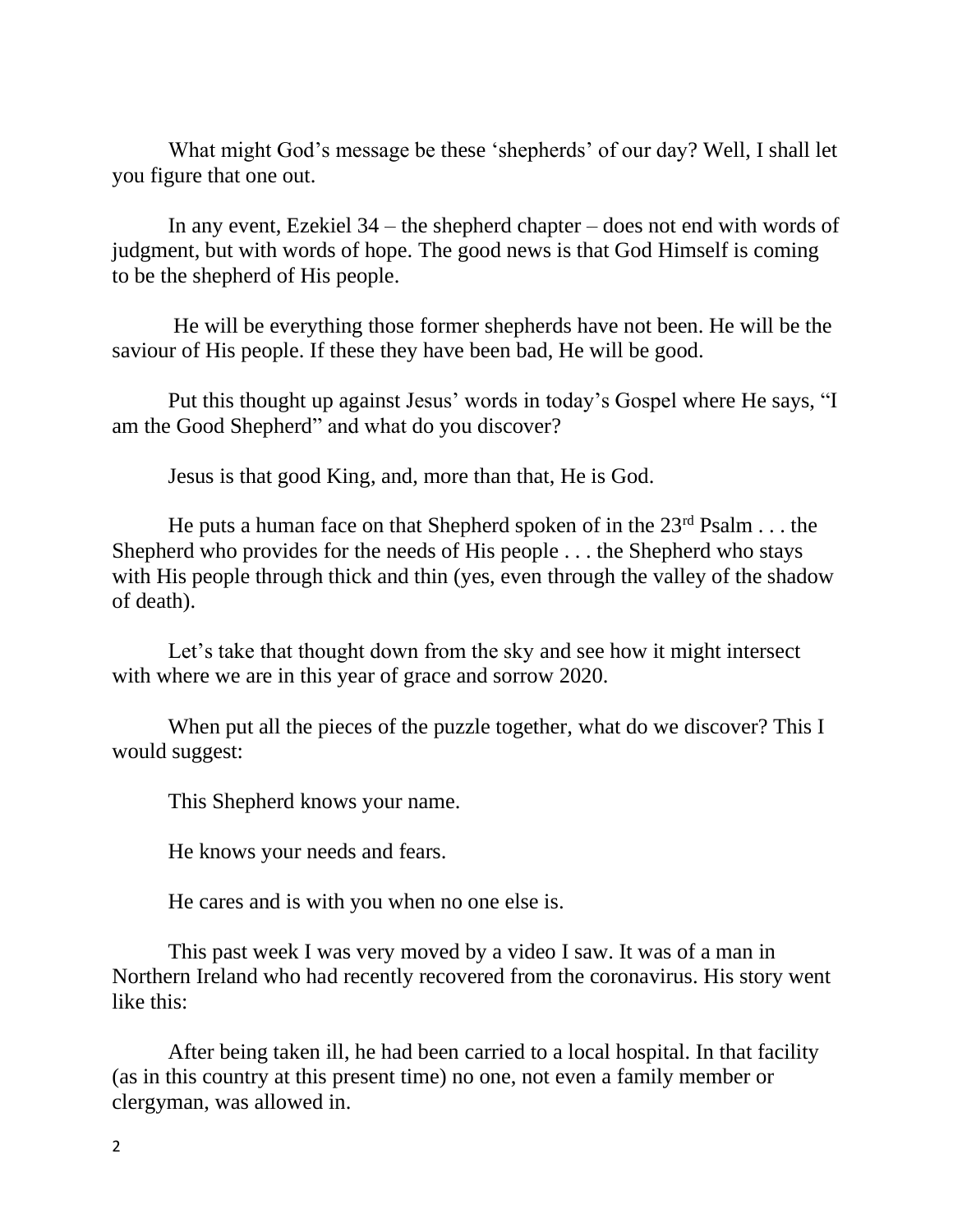In this sterile sepulchre, he seesawed between life and death.

At one point, he said he became overwhelmed by the thought he was all alone and began to cried out: "God, send me someone."

Before long there came a knock at his door. It was a room cleaner. Remaining in the doorway, the young man asked how was doing.

When the he learned he was in distress, he asked if he could pray with him.

The ill man readily agreed, and the room cleaner began to ask the Lord, to restore the man's weakened lungs, to give him peace and to remain with him. ///

God heard this man's cry for help and sent a room cleaner. This room cleaner, as it turned out, was not only a Christian believer but a former missionary.

From that point on, the man said he began to regain his strength, but more than that he no longer felt alone.

That day, in that locked-down hospital, those words found in the 23<sup>rd</sup> Psalm -- **Yea, though I walk through the valley of the shadow of death, I will fear no evil: for thou art with me –** became real in this man's life.

Before I close, I want to offer this thought. The Good Shepherd needs many 'room cleaners'.

Right now, there are many out there who feel isolated and alone. Fear is gripping their heart. Cries for help are going up all round us.

Just the past week, a heart-wrenching message was left on the church's telephone. It was from a 75-year-old woman who lives alone in one of those cabins in the woods.

She said she was sick and would shortly be going to hospital. Saddest of all, she said she would probably not be coming out. This was it.

As soon as I got the message, I called her back and was very relieved when she answered the telephone. As it turned out, she had changed her mind about going to hospital.